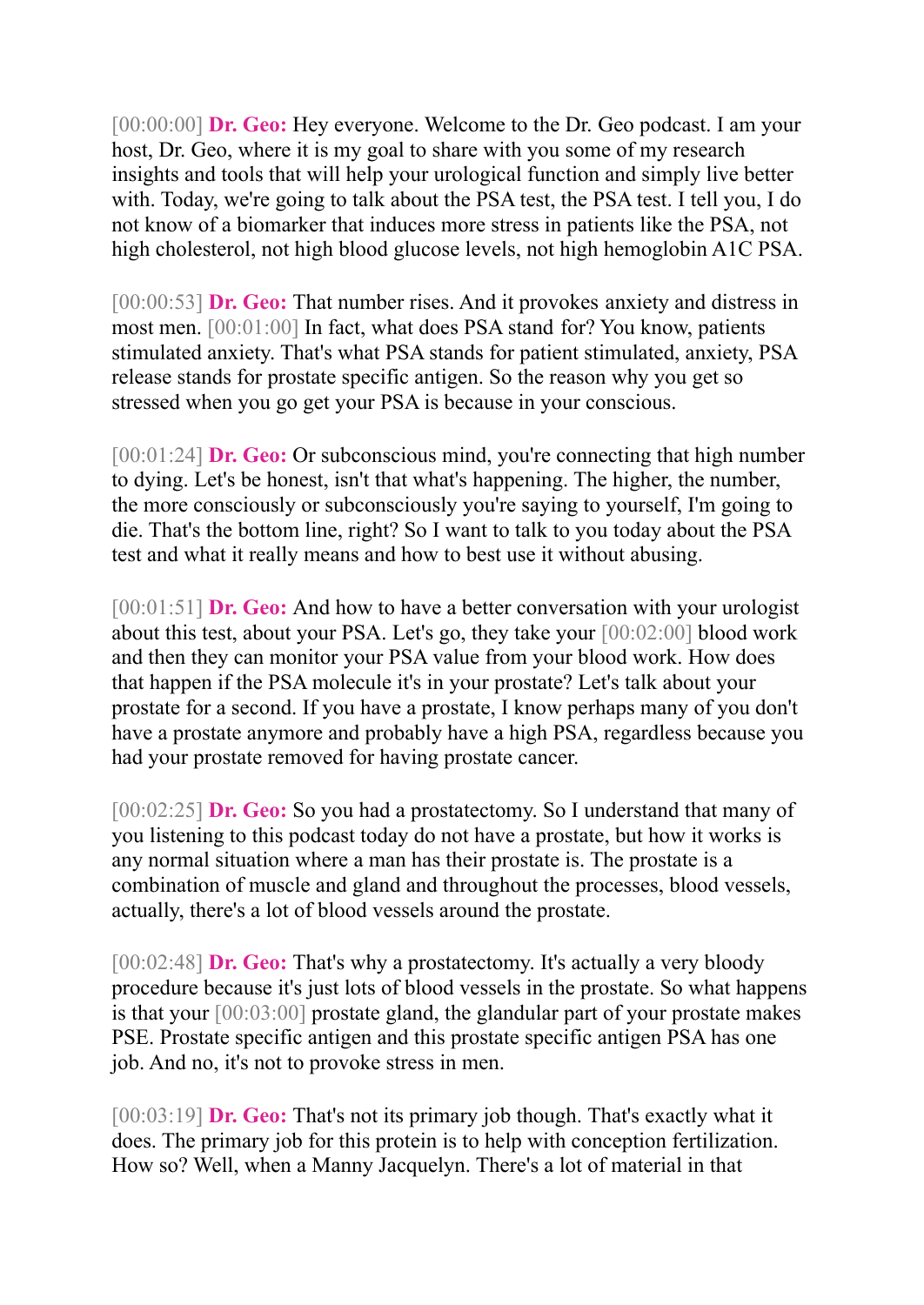ejaculate. One of the components in that ejaculate is PSA protein. And what it does is that it kind of liquefies seaman.

[00:03:48] **Dr. Geo:** So let's take it a step back for a second. When it, Manny Jack, Leitz similar to blood, the semen coagulates, and kind of clumps up. [00:04:00] The PSA molecule, it serves like an anticoagulant kind of breaks up all these proteins so that the seamen and the sperm can move more freely so that one can conceive. And that's the main function of this PSA molecule.

[00:04:20] **Dr. Geo:** It serves as a fertility tool. So in essence, The PSA never really makes it to your bloodstream or it should not make it to your bloodstream. In essence, the PSA molecule goes from the gland right into the ducks and right into the urethra, which is the canal, the channel that brings out the urine and semen and never makes it to your blood.

[00:04:45] **Dr. Geo:** Yeah. Around the prostate, you have all sorts of tissues. You have the muscular part, and then you have another layer of tissue that keeps the prostate intact, a membrane that keeps the prostate intact when that [00:05:00] membrane kind of breaks off, or that membrane kind of opens up a little bit, that causes PSA leakage.

[00:05:08] **Dr. Geo:** So essentially what a PSA value from bloodwork is, is PSA leak. It's a leaky prostate. So PXA leakage. Meaning this molecule going into your bloodstream is what's red from lab work. When they draw blood from you, by the way more production of PSA is not what causes your number to go up. The only thing that causes your number to go up upon getting a blood test is PSA leakage that I'm talking about leaking into the bloodstream.

[00:05:42] **Dr. Geo:** Okay. So what causes PSA leak? Many things, many things causes that. And a lot of benign non-cancerous things cause PSA to rise in blood value and enlarged prostate inflammation around the [00:06:00] prostate ejaculating because when a many Jackie relates right, what's happening there, there's a squeezing of the prostate that occurs where a portion of the semen is expelled from the.

[00:06:12] **Dr. Geo:** Any disturbance of the architecture of the prostate, a rectal exam or any type of manual manipulation of the prostate can cause a PSA to rise. In some cases, writing on a bicycle for a prolonged period of. It's interesting because a lot of my patients said, well, can I ride a bike? I mean, I have prostate cancer.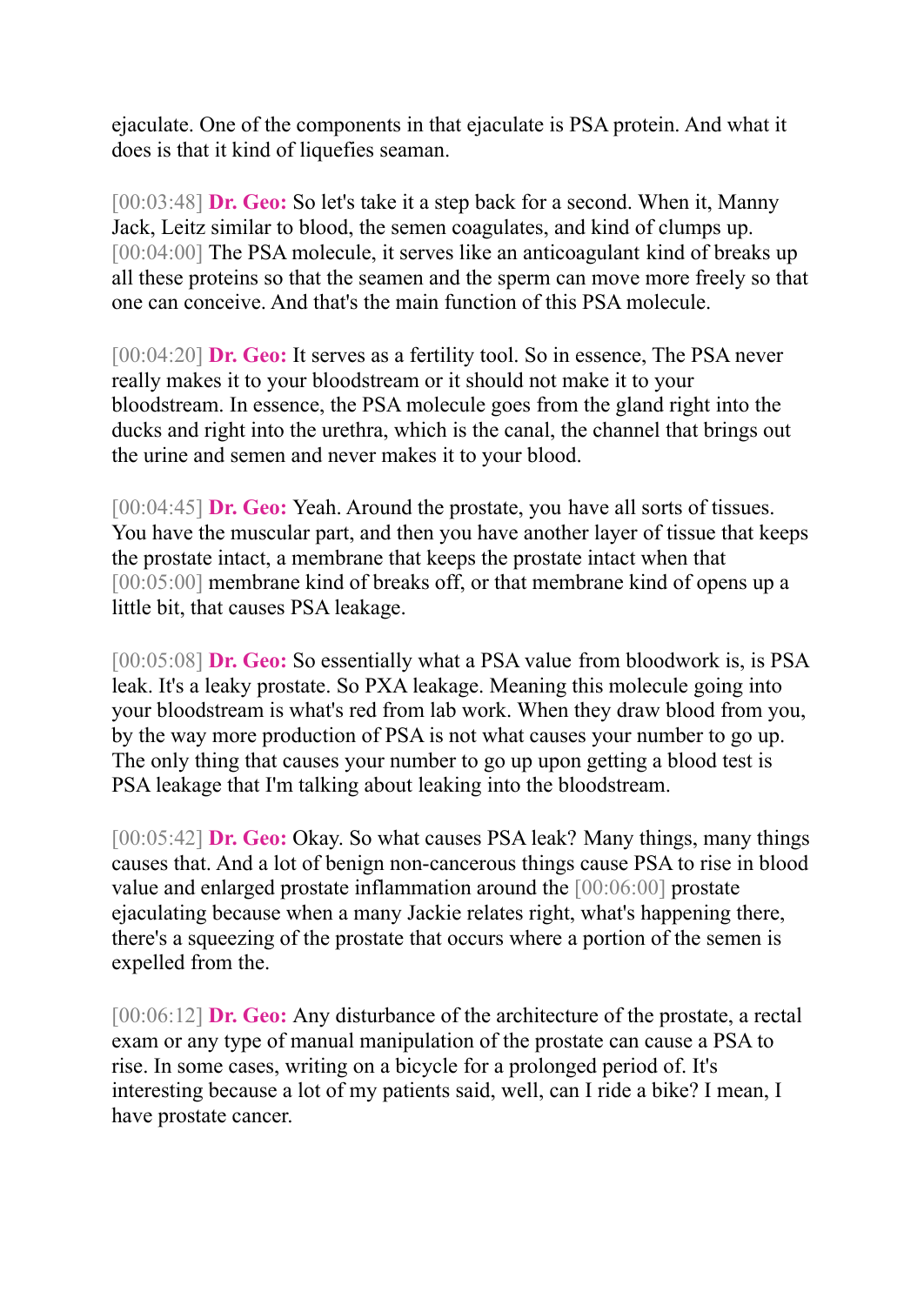[00:06:36] **Dr. Geo:** Can I ride a bike? You can. And oftentimes it doesn't cost problems to the prostate. I think in some men who have prostititus, it could be worsened to ride a bicycle for prolonged period of time because you kind of banging on your pelvic area and your perineal area, and that's pushing up against the prostate.

[00:06:55] **Dr. Geo:** So in certain instances, It might not be a good idea, but it [00:07:00] doesn't seem to, or at least there's no evidence that it promotes prostate cancer or anything, but it can aggravate the prostate if the prostate is already aggravated from an infection or from inflammation. And it can cause the PSA to go up.

[00:07:15] **Dr. Geo:** That's that now, how do we make sense of the PSA value from a blood test? Right? Because. You know, some of you I've seen you. I know how you roll. I've seen you in my office. Some of you get the slightest increase in PSA and you're going nuts. All right. So let's make some sense of this with the hope that you stress just a little bit less about this biomarker.

[00:07:40] **Dr. Geo:** Next time you go to get tested, the range that is provided to you from your lab work is somewhere between zero to four. So the range that you think it's the proper range is zero to four. So if your PSA's a three it's within [00:08:00] that range, so I'm good. I don't have a problem. And if it's 4.1 or 4.2, Ooh, that may mean that I have prostate cancer and that's not true.

[00:08:08] **Dr. Geo:** That's not how it works. It's not that. If a man is, let's say 45 years old, 42 years old give or take. And his PSA is 2.5. It's within that range, but it might be a little high for 40 year old. If you are a 60 or 62 years old, and you have a 2.5 PSA that may not be that high. So number one, PSA's age dependent.

[00:08:37] **Dr. Geo:** It's not just a matter of whether it's within the zero to four range or not. It is age dependent. Number two, the rapid growth or the rapid rise in PSA. It's probably in many instances, more valuable than just that absolute number. So let's just say to keep the numbers easy in a man who comes in [00:09:00] today with a PSA of two.

[00:09:01] **Dr. Geo:** And he's, let's say, I don't know, 52 years old. And in six months, his PSA is four. And then three months after that, his PSA is six. That is a rapid rise in PSA. And we want to look further. We want to kind of assess for perhaps even prostate cancer and that's an. If the PSA is kind of cyclical where it's same guy, 52 years old PSA of two, six months later, the, for three months after that is a three, three months after that is a two again.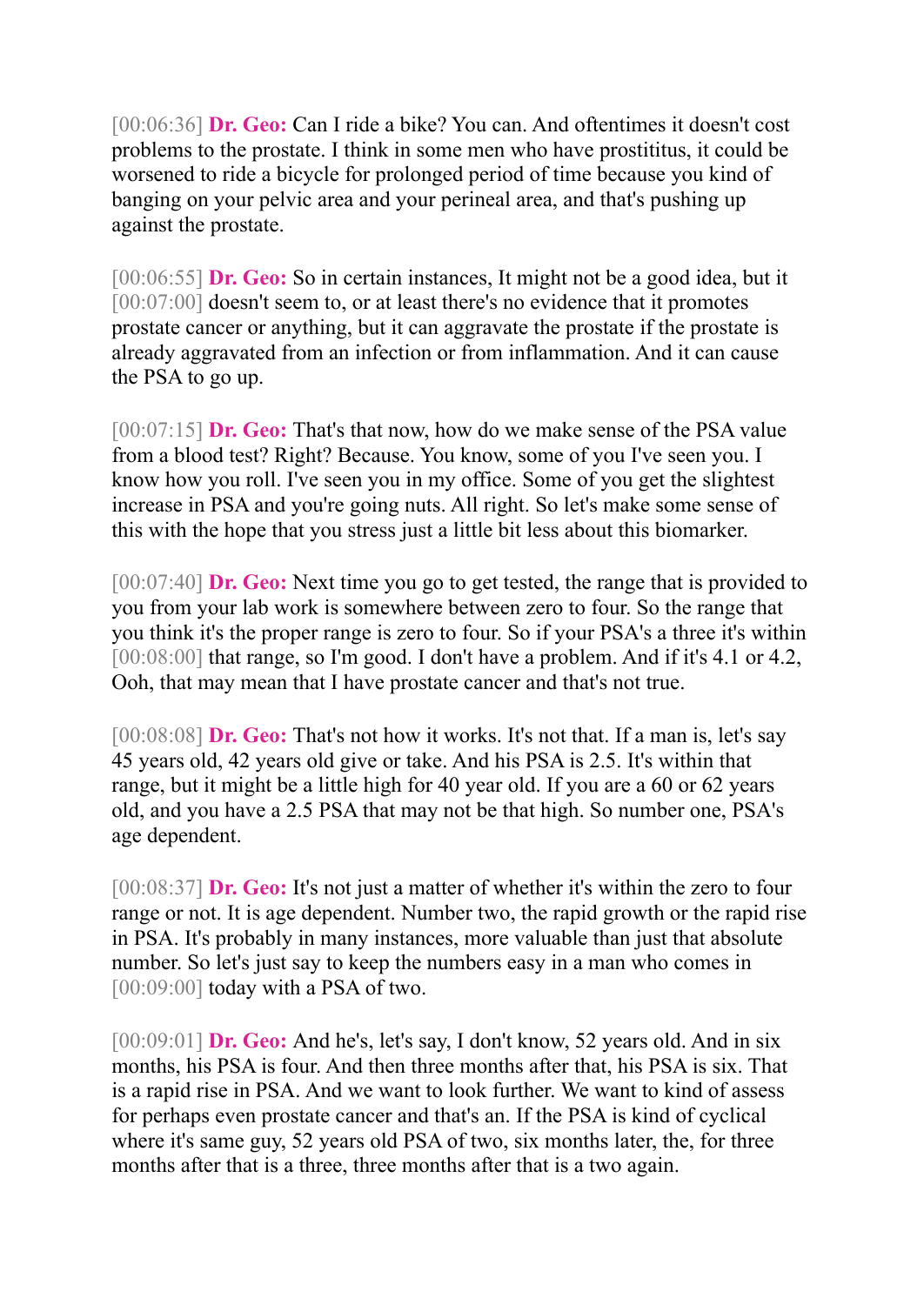[00:09:35] **Dr. Geo:** Oh, that may or may not mean that it's prostate cancer. I don't know, actually, because yeah, you can have prostate cancer with a low PSA, for sure. Now there's a small segment of patients that have. Prostate cancer with a PSA less than one, a very small segment. Okay. It's age dependent and the velocity, or [00:10:00] what's called PSA kinetics.

[00:10:01] **Dr. Geo:** How PSA number changes within time. It's probably more valuable than the absolute number though. The absolute number is important. Once again, again, a PSA of 2.5, like I said earlier in a person who's 42 years old. It's pretty. Now if a PSA is very high again, I'm pulling these numbers out of my head from patients that I've seen.

[00:10:24] **Dr. Geo:** So let's just say 49 year old patient has a PSA of 15. But also presents with some urinary symptoms and pelvic pain and things like that, burning around the prostate area, feeling like this heaviness in that area, perhaps some urinary frequency as well, then that could be prostititus. So I think most doctors would prescribe some antibiotics first before recommending a biopsy.

[00:10:50] **Dr. Geo:** And if there is an infection around the prostate that's causing the inflammation and the discomfort, then that PSA will come down very low. So oftentimes in young [00:11:00] men, very high PSA is treated with antibiotics because the assumptions may be that it's, prostititus not something malignant. So PSA, absolute number, age dependent, it's important.

[00:11:13] **Dr. Geo:** And PSA, velocity or PSA kinetics is important to determine if it's something serious or not. Again, there's a lot of just non-cancer reasons that increases PSA value in. How about after you're diagnosed with prostate cancer, how does it work? In other words, you're diagnosed with prostate cancer and you get treated for prostate cancer, and now you have a PSA recurrence.

[00:11:41] **Dr. Geo:** How does that work? A PSA rise after prostate cancer treatment, whether it's surgery or radiation or whatever can indicate and can be a better biomarker. For prostate cancer recurrence. Now the same rules apply. In other words, [00:12:00] PSA can rise in a very slow manner at some point after prostate cancer, if it does, they may not mean that the prostate cancer is that aggressive.

[00:12:10] **Dr. Geo:** If it does rise with high kinetics and high velocity, very rapidly after prostate cancer treatment, then we need to test a little bit more and figure out if it's prostate cancer progression and see what's the next approach.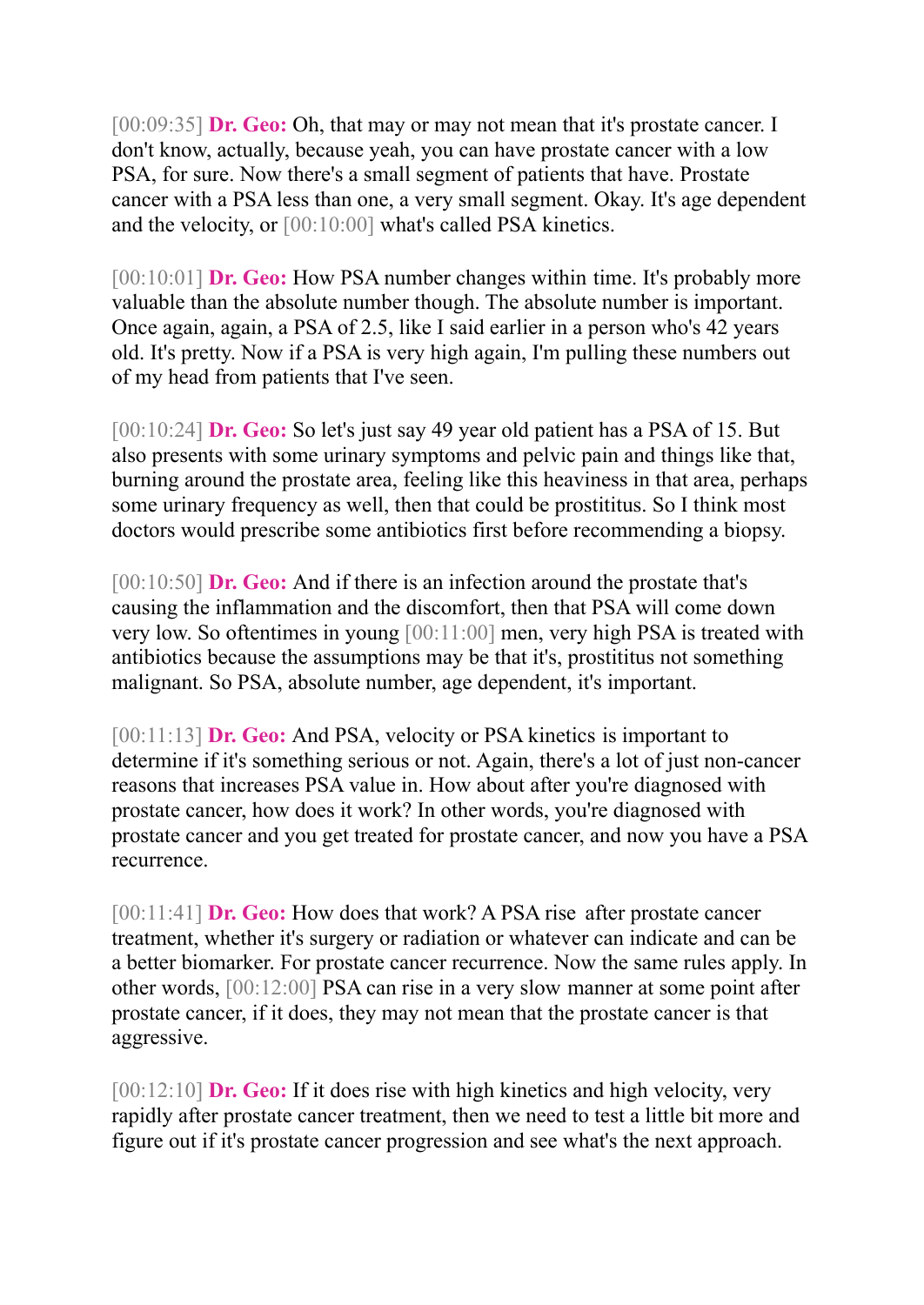Now prostate cancer or PSA recurrence after treatment from anything it's not an uncommon scenario.

[00:12:31] **Dr. Geo:** It happens often. So roughly about 40% of the times after prostate cancer treatment, the PSA rises within 10 years, but here's how it works. The longer it takes for PSA to rise. If it rises after prostate cancer treatment, the less likelihood of there ever being prostate cancer that's serious enough. That might be.

[00:12:54] **Dr. Geo:** So if a patient comes today and they just had their prostatectomy and their prostatectomy was, I don't [00:13:00] know, three months ago, and their first PSA is undetectable and their PSA remained undetectable for five years, six years, and then they start getting a little increase in PSA. Then we want to look at PSA kinetics.

[00:13:15] **Dr. Geo:** They are too. And if it stays increasing with low velocity, then. If there's prostate cancer recurrence in that scenario, it may not be that bad. Another scenario, if a prostatectomy was done, let's say. Three months ago in that first PSA's not undetectable. Then that's, what's called a neater PSA of three months.

[00:13:37] **Dr. Geo:** Then the needs to be addressed that may be a prostate cancer recurrence. Can there be a increase in PSA and it's not associated with prostate cancer after prostate cancer treatment. In other words, can a PSA rise after prostatectomy and it not be prostate cancer related. Some studies suggest that yet.

[00:13:58] **Dr. Geo:** It may be when a [00:14:00] surgeon goes into your body and removes the prostate, it is possible that they can leave behind some benign prostate tissue and that benign prostate tissue can make PSA that leaks into your bloodstream. So that is possible, but typically the PSA rise would not be that rapid and it would be a very slow rise in that center.

[00:14:22] **Dr. Geo:** So those are the two aspects of PSA and its role. One is before diagnosis and the other role is after diagnosis. And lastly, I'll say this, we know that there's been a lot of confusion with the role and value of PSA within the last 10 years. Where some governmental agencies have proclaimed that, you know what PSA should not even be taken in an office visit because it has no value in terms of helping diagnosed prostate cancer.

[00:14:57] **Dr. Geo:** So many of you are [00:15:00] seeing this on the internet and reading about this, say, well, I'm not going to do a PSA. And my doctor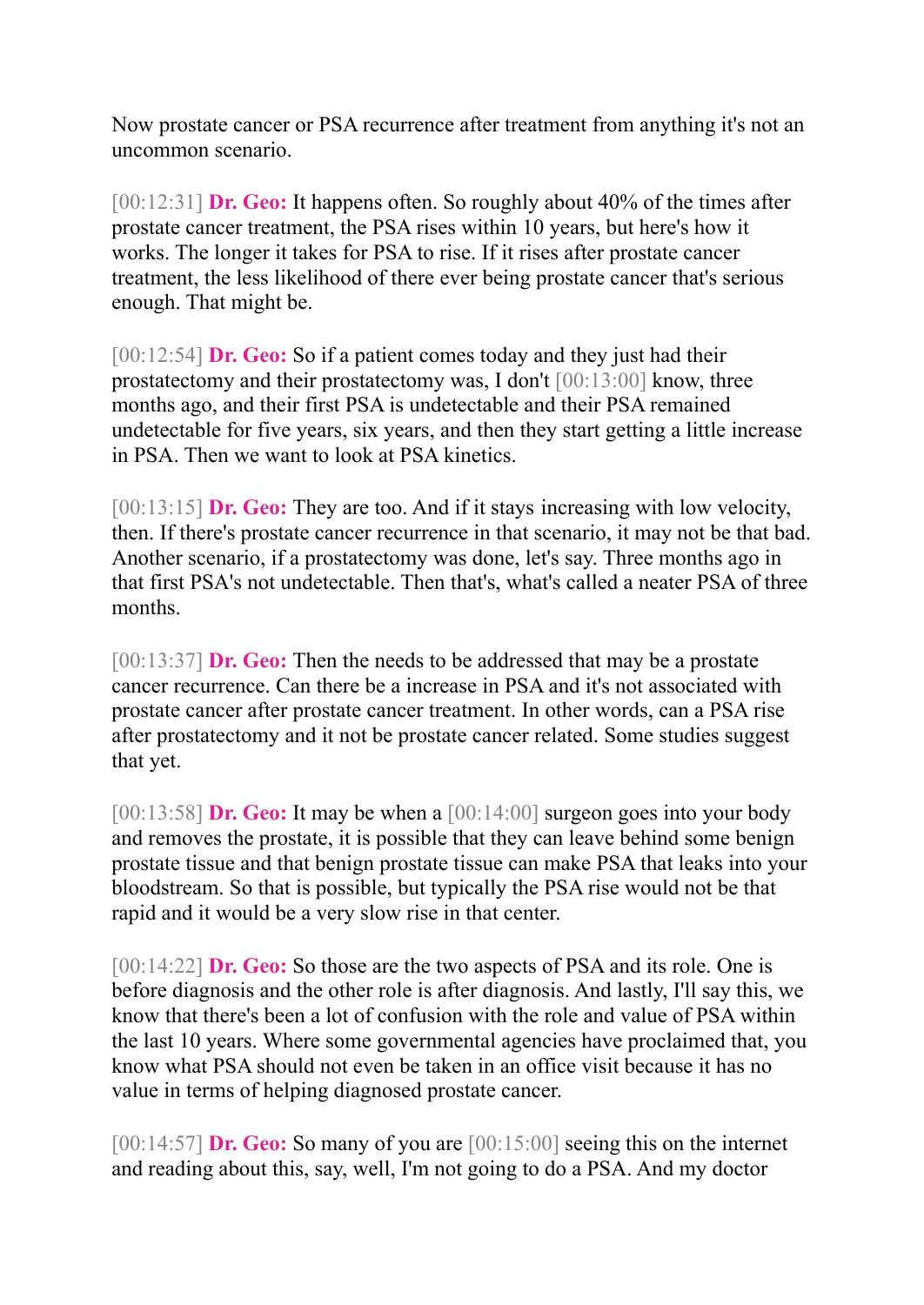recommends against a PSA. I could not disagree more with that approach. I could not disagree more with that approach, the PSA tests to test for prostate cancer. It is imperfect. There's no question, but it's pretty good though.

[00:15:21] **Dr. Geo:** It's not perfect. Prior to the advent of the PSA test, we're talking now before 1990, most people who presented to the office and had prostate cancer already had aggressive prostate cancer. 60% of people are. So that king to the office with prostate cancer already had advanced prostate cancer that metastasized fast forward to 2004, 2005, only about three to 5% of people that come to the office have advanced prostate cancer because of the PSA [00:16:00] tests.

[00:16:01] **Dr. Geo:** What's the problem with the PSA test. The problem is that it was used abused and misused. The problem is that PSA rose and it prompted urologists to do biopsies oftentimes unnecessarily with a mild rise. They caused. So there were too many prostatectomies and things from biopsies that showed cancer and cancer that was low grade or low risk, like Gleason six.

[00:16:31] **Dr. Geo:** So a people were overtreated B increased the cost of healthcare significantly. So what does. Here's what I would say. It's not a matter of what that number is. So when you get a PSA test is not the number is what you do with that number. So oftentimes when I'm consulting with patients, I don't necessarily, if they're seeing me for the first time and their PSA was of a certain value, and if it's maybe a little bit high, we don't [00:17:00] rush to get a biopsy right away.

[00:17:01] **Dr. Geo:** We look at different information to determine a, they need a biopsy. And B what's the risk of them having prostate cancer. In other words, we risk stratify with things that are more than just PSA. And we look at what are the other possibilities of them having a high PSA that's high for their age, or even after a prostatectomy?

[00:17:26] **Dr. Geo:** It doesn't always mean that the next treatment is necessary. The next medical treatment, it can't be that they need aggressive interventions after that. So we just need to do a better job using the PSA test. And here's the other thing I think most committees and medical organizations would suggest not to start taking PSA clinically in men until the age of 50, 50 and above.

[00:17:53] **Dr. Geo:** And I disagree with that. I disagree with that. I think that all men. [00:18:00] She get a PSA at 40, 40 years old, you have nothing to lose because if it's indeed high, you can do something about it early. I've seen way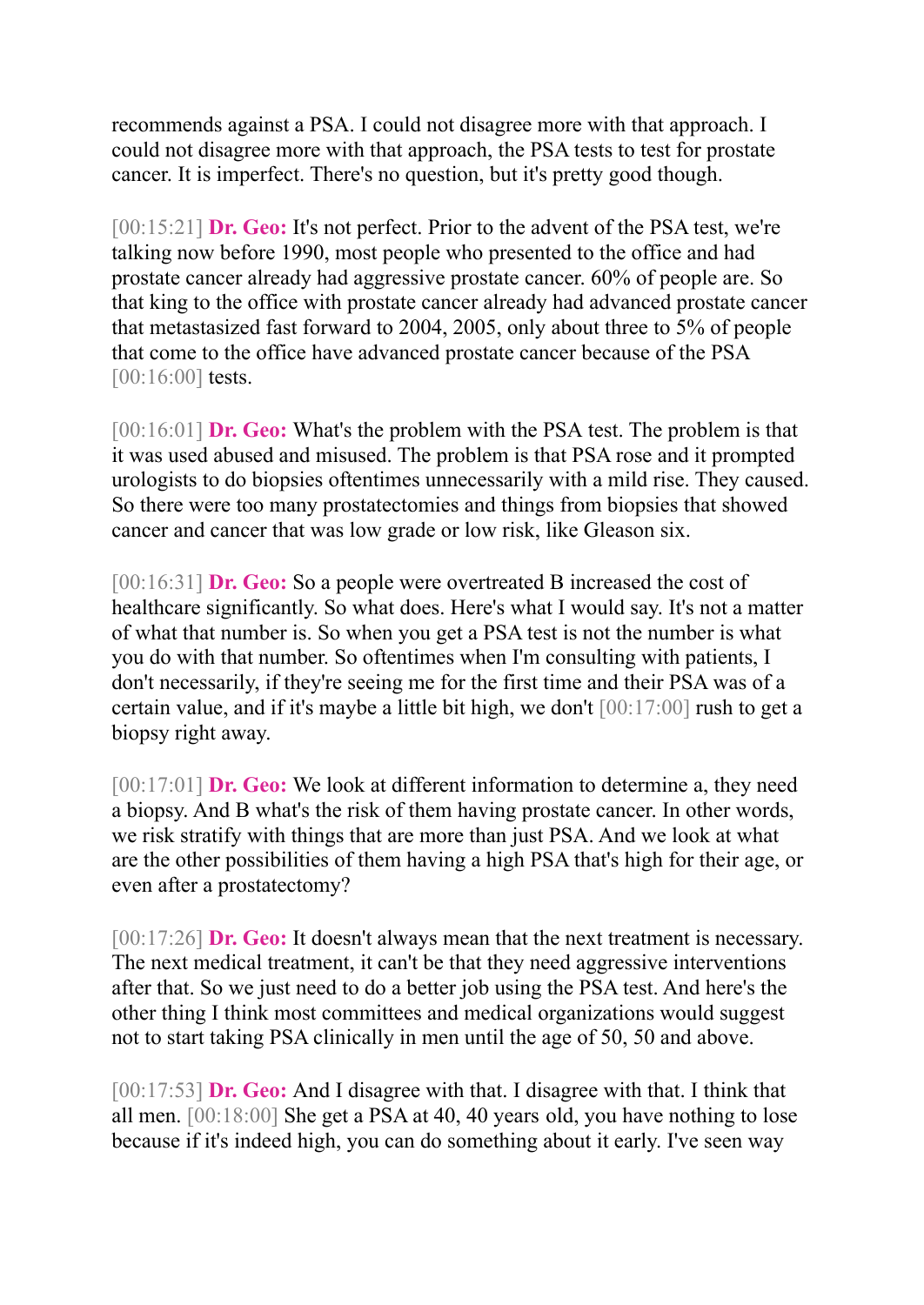too many men in their forties with aggressive prostate cancer way too many. So it's not only what the data shows is, what we're seeing clinically.

[00:18:20] **Dr. Geo:** So it costs very little to just get a PSA at the edge of. And yes, if you have a family history of prostate cancer and you have certain genetic mutations that may be associated with prostate cancer, absolutely take it at 40. I would say every man, age 40, if you have a family history of prostate cancer, first degree, father, brother, or you have certain genetic mutations that are associated with prostate cancer, I would get a PSA once a year, starting at the age of four.

[00:18:55] **Dr. Geo:** If you have no family history and no genetic mutation for prostate cancer, [00:19:00] I would say start at 40 and probably get it every two to three years or so. Just to be safe, just to be safe, nothing to lose. If it's high, then you have to have a discussion with your practitioner on what do we do and do we need to do a biopsy right away?

[00:19:17] **Dr. Geo:** And what if we don't do a biopsy right away? What would happen? So. Let's wrap it up. Let's wrap it up. I would say before going to your next blood draw for your PSA, I want you to take a nice deep breath. Take five, really nice deep breaths before that blood draw, because I believe that stress can increase PSA.

[00:19:41] **Dr. Geo:** So you take five deep breaths before the blood test. When you go for the value and you go to discuss with your doctor, what that number is, I would take another five deep breaths and do not catastrophize. In other words, don't make things worse before it [00:20:00] happens, right? It is what it is. The number may be the number don't be so honed in on the number itself.

[00:20:09] **Dr. Geo:** Okay. Uh, most people oftentimes as Thai for benign reasons, or oftentimes it does not equate to premature deaths. Sometimes it may, I don't want to overlook that, but that's not that common or frequent for the most part. Yeah. I really hope this podcast today, bring some clarity to you about this stress induced, biomarker, the PSA test and how to best use it, how to best talk to your doctor about it and how for it not to control your life for it, to just be a number that you look at to make certain decisions with regards to your health and your prostate.

[00:20:51] **Dr. Geo:** Thanks for tuning in today. Don't forget to like this podcast and many others on all the channels, podcast, channels, apple, Spotify, [00:21:00] YouTube, and I really appreciate you tuning in today. And I really